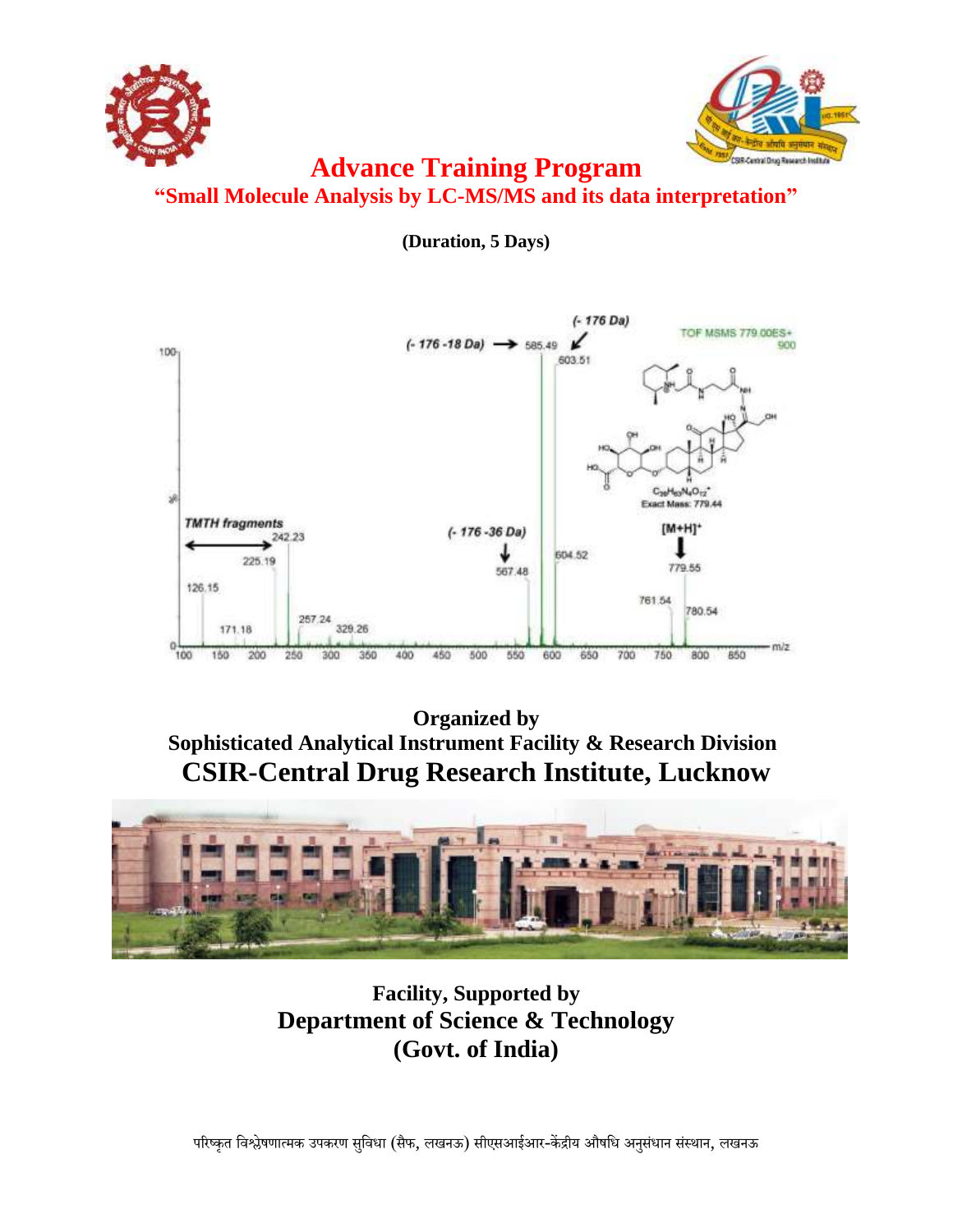# **Objective of training program**

The proposed training program will provide an opportunity to experience the state-of-the-art mass spectrometry (MS) techniques and initiate lively discussion among research scientists, academicians and young researchers to share their knowledge in the frontier areas of chemical sciences and MS data analysis. The beginners will get a chance to familiarize themselves with ESI, APCI, LC-MS/MS techniques and gain confidence by observing their applications and data interpretation as done in real situation. This training will focus on the determination of molecular weight of small molecules using EI, ESI/APCI Mass spectrum. Total number of participants will be maximum three and decided based on their area of interest, pre booked slot between Monday to Friday and availability of accommodation at CSIR-CDRI, Guest House.

# **Topics to be covered**

Basics of Tandem Mass Spectrometry Basic Instrumentation of HPLC/LC-MS/MS Applications of ESI-MS/MS, LC-MS/MS and their data interpretation. Demonstration on instrument (Lab. session) followed by discussion. Exercise on mass spectrum data analysis. Examination and result discussion.

# **Registration fee**

| <b>Training Fee</b>                | (One Week)<br><b>INR</b> |
|------------------------------------|--------------------------|
| Private Organizations & Industry   | $6000/-$                 |
| Academic/Govt. faculty             | $4000/-$                 |
| <b>Students/ Research Scholars</b> | $3000/-$                 |

## **Venue**

CSIR-Central Drug Research Institute, Jankipuram Extension, Sitapur Road, Lucknow-226031 (U.P.), India.

## **Accommodation & food**

We will try to provide accommodation & food in CDRI GH (if available) on payment as per CSIR rule, (accommodation charges will be paid by trainee/Maximum Rs.300/- per bed per day).

#### **Electronic payment by NEFT:**

Name of A/C Holder: Director CDRI, Lucknow Account number: 30269374557 Name of Bank: State Bank of India, Branch: CDRI, IFSC code: SBIN0010174

परिष्कृत विश्लेषणात्मक उपकरण सविधा (सैफ, लखनऊ) सीएसआईआर-केंद्रीय औषधि अनसंधान संस्थान, लखनऊ